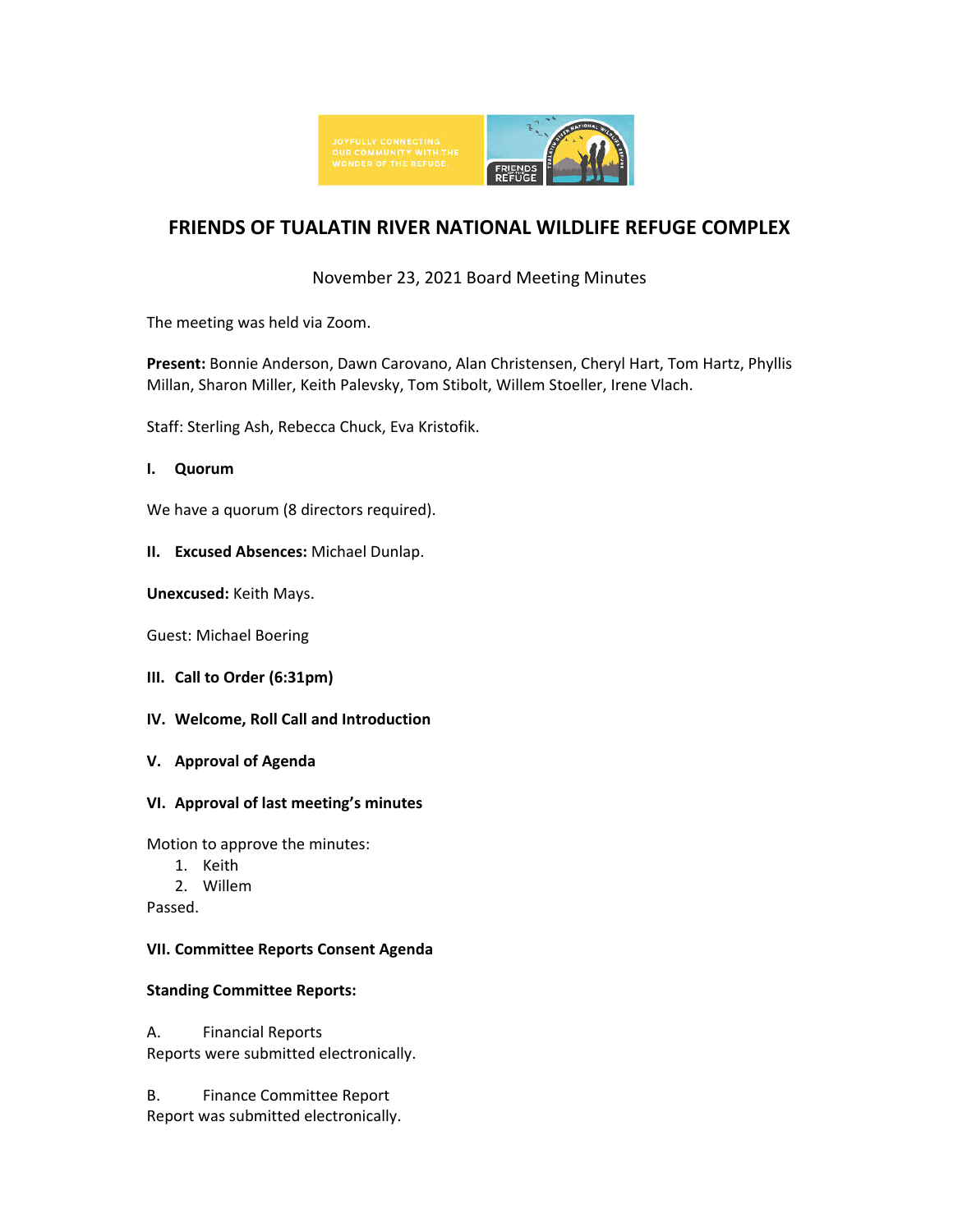C. Governance Report Report was submitted electronically.

D. Membership Committee Report Report was submitted electronically.

It was suggested that the monthly Membership Report also show the number of members in the prior period (both the previous month as well as the previous year) in order to see the trend.

E. Store Manager Report Report was submitted electronically.

### **Reports from Refuge:**

F. Visitor Services Report Report was submitted electronically.

G. Restoration Report Report was submitted electronically.

#### **Additional Reports:**

H. Advocacy Report Report was submitted electronically.

I. Community Asset Funds Report was submitted electronically

The Greenway ES program is very successful. It would be helpful to recruit additional volunteers but this is difficult given Covid restrictions don't allow for training.

Motion to approve the Consent Agenda and the Reports:

1. Irene 2. Tom H.

Passed.

#### **VIII. Reports**

a. President

Tom will have a face-to-face meeting with Rebecca early next year.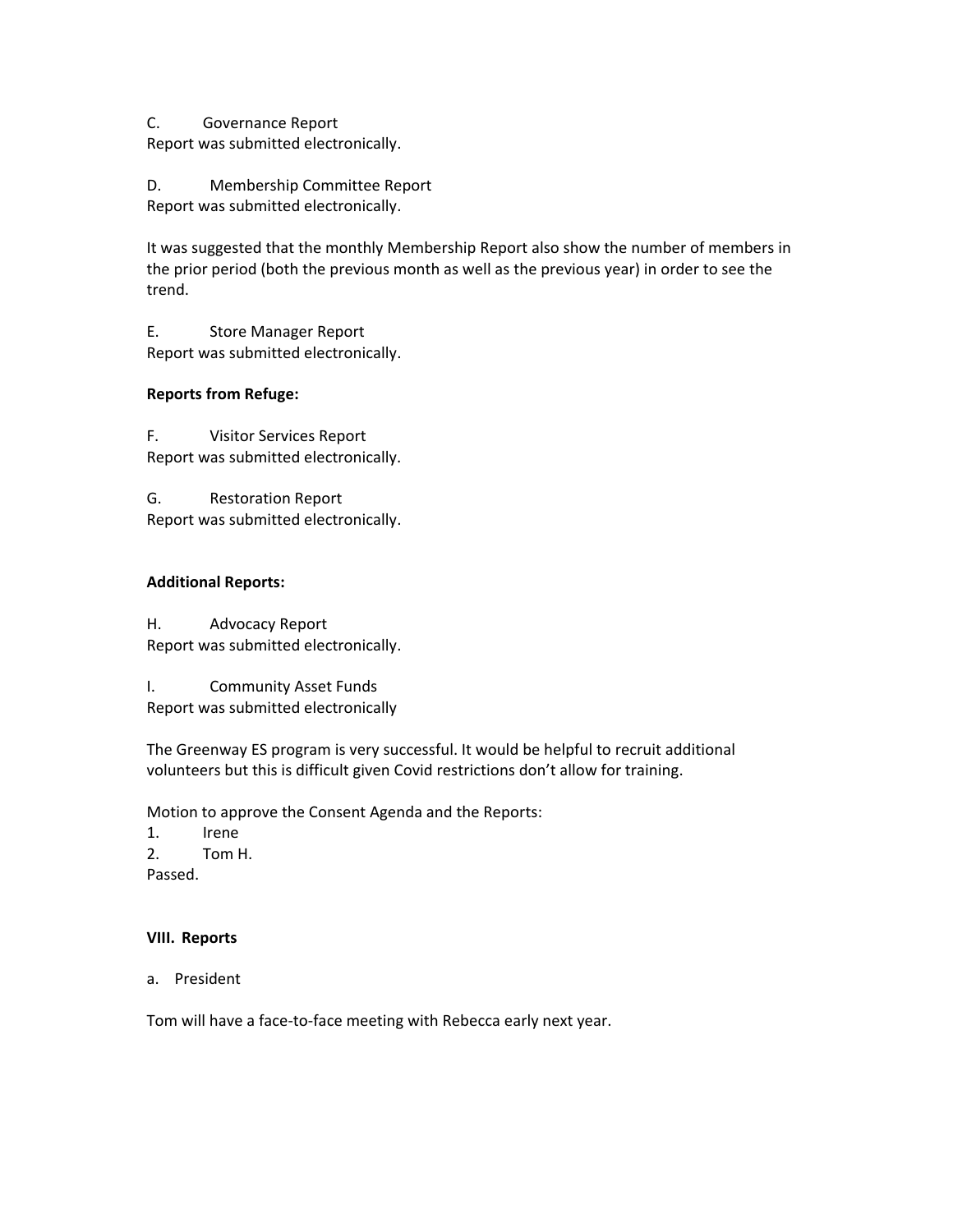- b. Refuge Updates: Project Leader Rebecca Chuck and/or Deputy Refuge Project Leader Eva Kristofik:
	- Rebecca challenged us to figure out how the visitors to the Refuge, the USF&WS and the Friends' staff, as well as the Friends as an organization, can represent the diversity of the community around us. She is planning on joining the monthly conversations offered by Jenna and Charissa. Next week Rebecca and Kim Strassburg will have a conversation with Derron Cole about continuing DEI training.
	- Chicken Creek: the restoration project should be completed by mid-December.
	- Next week USF&WS will be working on the Annual Work plan. Bonnie and Carly are participating in the effort.
	- Both the Regional Director and the Deputy Regional Director will be visiting Wapato Lake NWR next week. The public access package has been signed and the public commenting period will be Dec. 1 – Jan 15. Eva will share the document with the board when it is available to give us the opportunity to comment, both as a board and as private citizens.
- c. Refuge Staff introductions and Update: Sterling Ash (Administrative Assistant):
	- New water fountains including water bottle refilling stations were recently installed near the EE shelter and in the VC.
	- At the end of September and early October she spent much of her time working on budget issues.
	- Procurement is significantly complicated by a new federal policy requiring all vendors to certify that they don't source from one of 5 banned Chinese companies.
	- Sterling is overseeing the welcoming booth. At this point she has only one volunteer to staff the booth, although 3 were trained. Visitors to the Refuge seem pleased to have the opportunity to ask questions. The staffed booth allows for the tracking of visitors – we still get many first-time visitors.
- d. Board Governance Training: State and IRS Laws & guidance for Non-profit Board members Willem

See the Governance Committee report for a list of upcoming trainings.

Willem walked us through a Power Point presentation on the restrictions due to our taxexempt status. He will upload the presentation to this meeting's Google file.

#### IX. **Old Business**

- a. Action Items from previous meetings:
	- Set up of a fundraising, marketing and outreach committee.
	- Are we asking members to again indicate their interests in volunteering when they renew their membership? Phyllis ad Dawn determined that the current forms are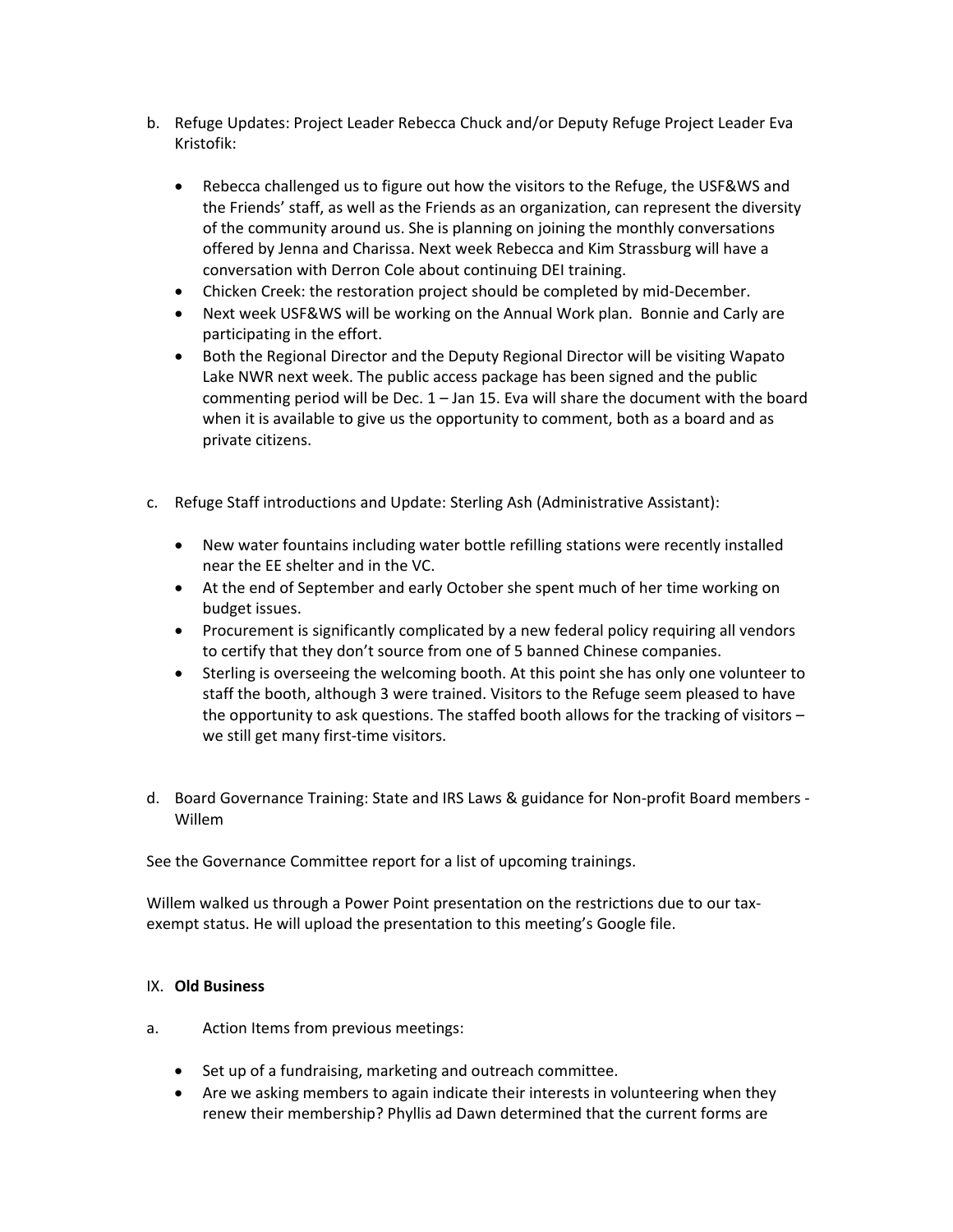outdated. They are currently updating the forms to make sure we capture relevant information.

- Follow-up with Chad Brown: Alan contacted him twice but did not receive a response. Alan, Keith and Tom H. volunteered to draft a letter in the name of the board, asking for his rates and stating our wish that working with him would be contingent on him helping with the fundraising goal for the project. The letter will also inquire whether he is expecting a specific proposal from us. The draft letter will be available for the January meeting. Tom H. will bring up our wish to work with Chad at tomorrow's DEI conversation with Jenna. We will also mention it to Derron, since they know each other.
- Sherwood representation on the board: Alan contacted Keith Mayes who is working on finding someone.
- Tonquin Quarry decision: no news.
- b. Any other old business

#### **X. New Business**

a. All Board Retreat March 6, 2022 – create ad hoc planning committee

Tom Stibolt offered the use of his house in Sherwood. An ad hoc Planning Committee was formed with: Tom S. (chair), Irene, Bonnie and Keith.

b. End of year giving & #GivingTuesday – review Give and Get from NWRA

November 30 is Giving Tuesday and all members of the Friends board are encouraged to make a monetary donation, either on the Friends' website or on Facebook (website is preferred to Facebook). It is expected that board members give above and beyond the basic membership fee.

Giving Tuesday donors will be entered for every \$20 increment into a raffle for a picture. Board members and staff are not eligible for the raffle.

c. Create ad-hoc committee to discuss Photo Society

USF&WS needs to integrate photography into the Education program (more visitors are taking pictures than hunting).

Willem (chair), Alan, Phillis and Irene volunteered for the ad-hoc committee. Hopefully a USF&WS staff will also join.

d. Any other New Business.

We will discuss Michael Boering's candidacy to the board during the executive meeting. If he is elected to the board, he would be interested in joining the Marketing, Fundraising and Outreach Committee. He is also interested in working on the March retreat and on a strategic plan.